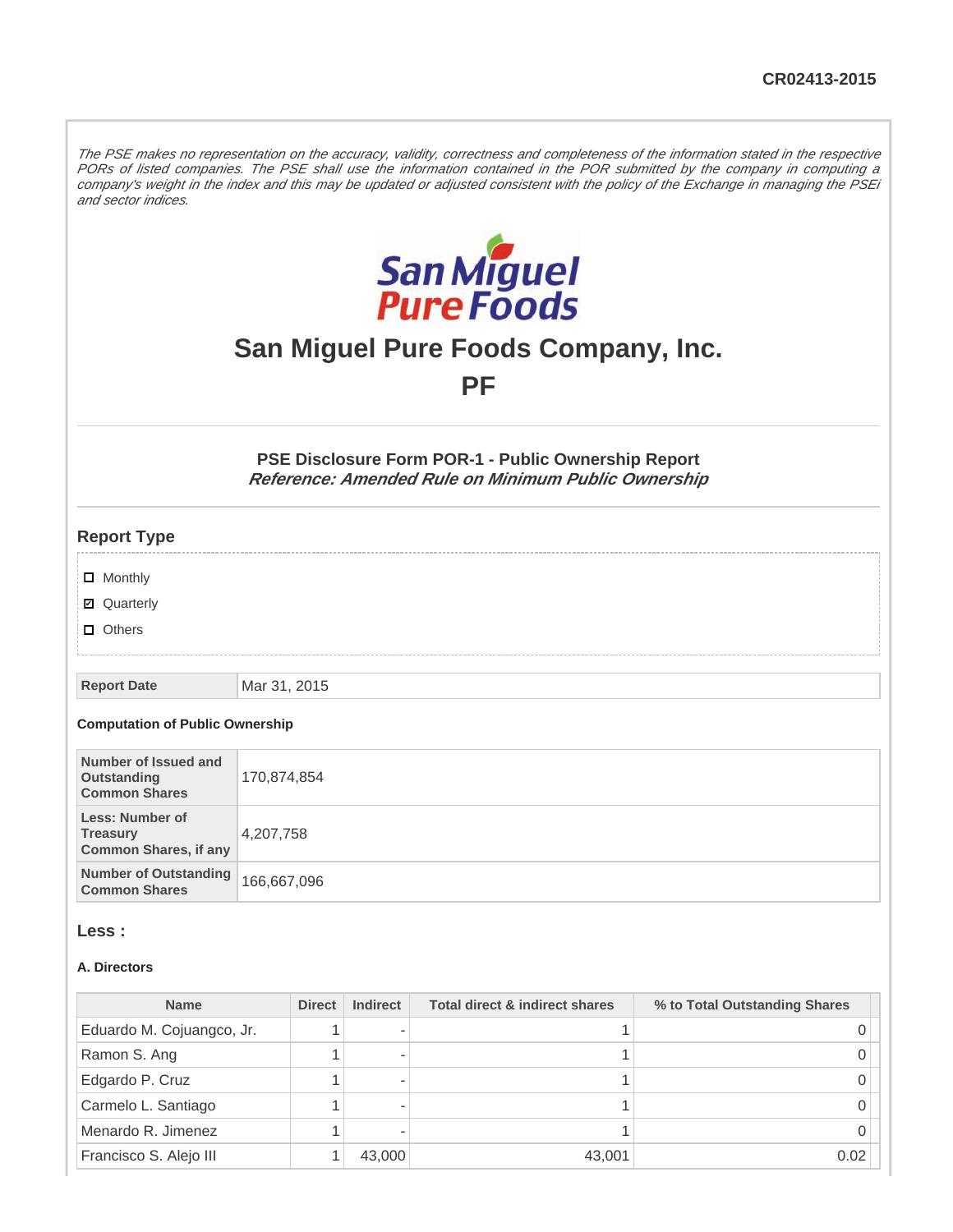| Mario C. Garcia        | $\sim$                   |        |      |
|------------------------|--------------------------|--------|------|
| Silvestre H. Bello III | $\overline{\phantom{a}}$ |        |      |
|                        | 43,000                   | 43,008 | 0.02 |

# **B. Officers**

| <b>Name</b>               | <b>Direct</b> | <b>Indirect</b> | <b>Total direct &amp; indirect shares</b> | % to Total Outstanding Shares |
|---------------------------|---------------|-----------------|-------------------------------------------|-------------------------------|
| Eduardo M. Cojuangco, Jr. |               |                 |                                           |                               |
| Ramon S. Ang              |               |                 |                                           |                               |
| Francisco S. Alejo III    |               | 43,000          | 43,001                                    | 0.02                          |
| Zenaida M. Postrado       | Ω             | 0               |                                           |                               |
| Ma. Soledad E. Olives     | N             |                 |                                           |                               |
| Alexandra B. Trillana     | Ω             |                 |                                           |                               |
| Ma. Celeste L. Ramos      |               |                 |                                           |                               |
|                           | 3             | 43,000          | 43,001                                    | 0.02                          |

# **C. Principal/Substantial Stockholders**

| <b>Name</b>            | <b>Direct</b> | <b>Indirect</b> | Total direct & indirect shares | % to Total Outstanding Shares |  |
|------------------------|---------------|-----------------|--------------------------------|-------------------------------|--|
| San Miguel Corporation | 142.279.267   |                 | 142.279.267                    | 85.37                         |  |
|                        | 142.279.267   |                 | 142.279.267                    | 85.37                         |  |

### **D. Affiliates**

| <b>Name</b> | <b>Direct</b> | <b>Indirect</b> | Total direct & indirect shares | % to Total Outstanding Shares |  |
|-------------|---------------|-----------------|--------------------------------|-------------------------------|--|
| None        |               |                 |                                |                               |  |
|             |               |                 |                                |                               |  |

### **E. Government**

| <b>Name</b> | <b>Direct</b> | <b>Indirect</b> | Total direct & indirect shares | % to Total Outstanding Shares |  |
|-------------|---------------|-----------------|--------------------------------|-------------------------------|--|
| None        |               |                 |                                |                               |  |
|             |               |                 |                                |                               |  |

### **F. Banks**

| <b>Name</b> | <b>Direct</b> | <b>Indirect</b> | Total direct & indirect shares | % to Total Outstanding Shares |
|-------------|---------------|-----------------|--------------------------------|-------------------------------|
| None        |               |                 |                                |                               |
|             |               |                 |                                |                               |

# **G. Employees**

| <b>Name</b> | <b>Direct</b> | <b>Indirect</b> | Total direct & indirect shares | % to Total Outstanding Shares |
|-------------|---------------|-----------------|--------------------------------|-------------------------------|
| None        |               |                 |                                |                               |
|             |               |                 |                                |                               |

# **H. Lock-Up Shares**

| <b>Name</b>                                       |       | Direct Indirect | <b>Total direct &amp; indirect</b><br>shares | % to Total Outstanding<br><b>Shares</b> |
|---------------------------------------------------|-------|-----------------|----------------------------------------------|-----------------------------------------|
| Several Individuals not related to the<br>company | 3.149 |                 | 3.149                                        |                                         |